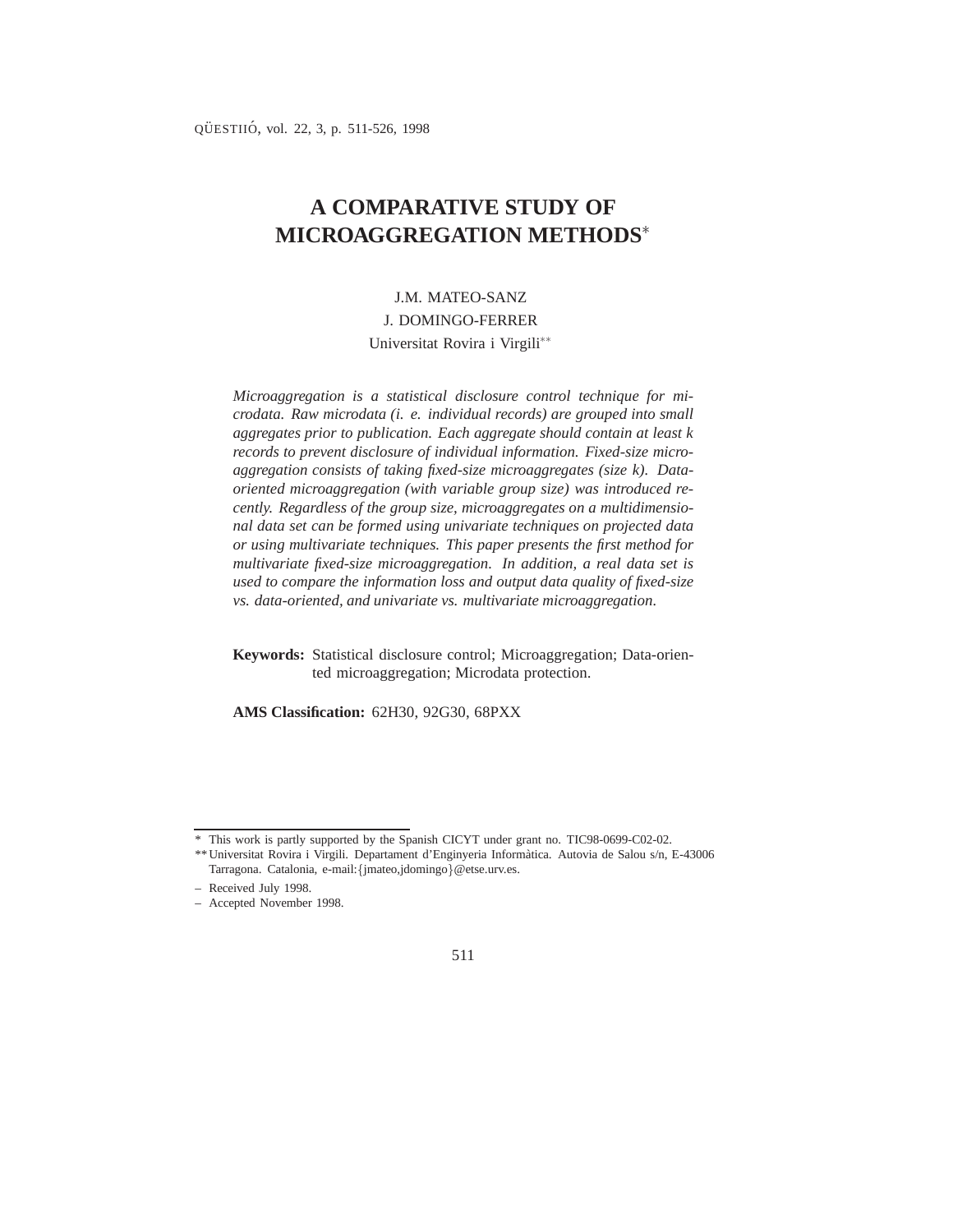# **1. INTRODUCTION**

A *microdata set* is a set of records containing data of individuals being studied, who can be persons, companies, etc. The individual records of a microdata set are stored in a *microdata file*. Each individual *j* is assigned a *data vector V<sup>j</sup>* , also called data record or data set. A data vector is formed by several variables.

Microaggregation is a family of statistical disclosure control techniques for microdata which belong to the data modification category. The rationale behind microaggregation is that confidentiality rules in use allow publication of microdata sets if the data vectors correspond to groups of *k* or more individuals, where no individual dominates  $(i. e.$  contributes too much to) the group and  $k$  is a threshold value. Strict application of such confidentiality rules leads to replacing individual values with values computed on small aggregates (microaggregates) prior to publication. This is the basic principle of microaggregation.

To obtain microaggregates in a microdata set with *n* data vectors, these are combined to form *g* groups of size at least *k*. For each variable, the average value over each group is computed and is used to replace each of the original averaged values. Groups are formed using a criterion of maximal similarity. Once the procedure has been completed, the resulting (modified) data vectors can be published.

The partition problem implicit in microaggregation differs from the classical clustering problem whose goal is to split a population into a fixed number of disjoint groups (Hartigan, 1975), regardless of the group size. Partitions resulting from microaggregation cannot consist of groups of size smaller than *k*; call such partitions *k*-partitions. To solve the *k*-partition problem, a measure of similarity between data vectors is needed. Each individual data vector can be viewed as a point and the whole microdata set as a set of multidimensional points. The dimension is the number of variables in data vectors. If data vectors are characterized as points, similarity between them can be measured using a distance.

To be more specific, consider a microdata set with *p* continuous variables and *n* data vectors (*i. e.* the result of observing *p* variables on *n* individuals). A particular data vector can be viewed as an instance of  $X' = (X_1, \dots, X_p)$  where the  $X_i$  are the variables. With these individuals  $g$  groups are formed with  $n_i$  individuals in the *i*-th group ( $n_i \geq k$  and  $n = \sum_{i=1}^{g}$  $\sum_{i=1}^{g} n_i$ ). Denote by  $x_{ij}$  the *j*-th data vector in the *i*-th group; denote by  $\bar{x}_i$  the average data vector over the *i*-th group, and by  $\bar{x}$  the average data vector over the whole set of *n* individuals.

The within-groups sum of squares *SSE* is defined as

$$
SSE = \sum_{i=1}^{g} \sum_{j=1}^{n_i} (x_{ij} - \bar{x}_i)' (x_{ij} - \bar{x}_i)
$$

512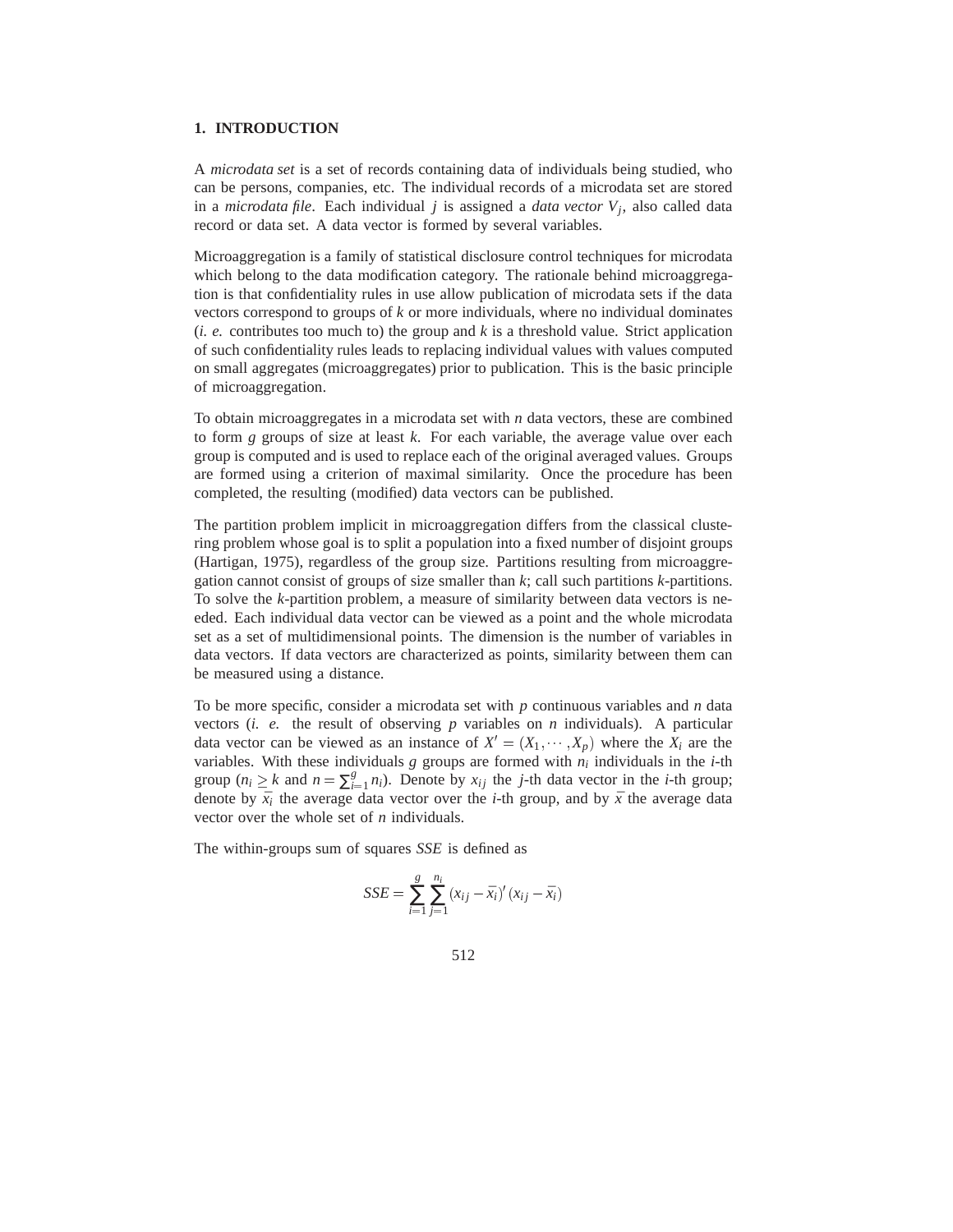The between-groups sum of squares *SSA* is

$$
SSA = \sum_{i=1}^{g} n_i (\bar{x}_i - \bar{x})' (\bar{x}_i - \bar{x})
$$

The total sum of squares is  $SST = SSA + SSE$  or explicitly

$$
SST = \sum_{i=1}^{g} \sum_{j=1}^{n_i} (x_{ij} - \bar{x})'(x_{ij} - \bar{x})
$$

The optimal *k*-partition is the one that minimizes *SSE* (or equivalently, maximizes *SSA*); sums of squares are usual to measure information loss (Gordon and Henderson, 1977). A measure *L* of information loss standardized between 0 and 1 can be obtained from

$$
L = \frac{SSE}{SST}
$$

The rest of this paper is organized as follows. In Section 2, previous work on univariate microaggregation is reviewed (both with fixed-size groups and variablesize groups). Section 3 deals with multivariate microaggregation techniques; a new concept of multivariate fixed-size microaggregation is presented and a method to implement it is specified; also recent work of these authors on multivariate dataoriented microaggregation is briefly recalled. In Section 4, the information loss and output data quality of microaggregation methods are compared based on a real data set; four families of methods are considered: univariate fixed-size, univariate dataoriented, multivariate fixed-size and multivariate data-oriented. Finally, Section 5 is a conclusion and a sketch of future research.

#### **2. UNIVARIATE MICROAGGREGATION**

Defays and Nanopoulos (1993) proposed a mathematical algorithm to find an optimal solution for the *k*-partition problem (minimizing the information loss *L*). The idea is to choose a suitable set of hyperplanes separating the *n* data vectors into a number of homogeneous groups. As pointed out by its authors, the proposed algorithm is pretty complicated and difficult to implement in practice. As an alternative, the same paper presents some of the practical alternatives described in Subsection 2.1.

# **2.1. Univariate fixed-size microaggregation**

Practical heuristic microaggregation methods were proposed in Defays and Nanopoulos (1993), in Anwar (1993) and in Defays and Anwar (1995). The partition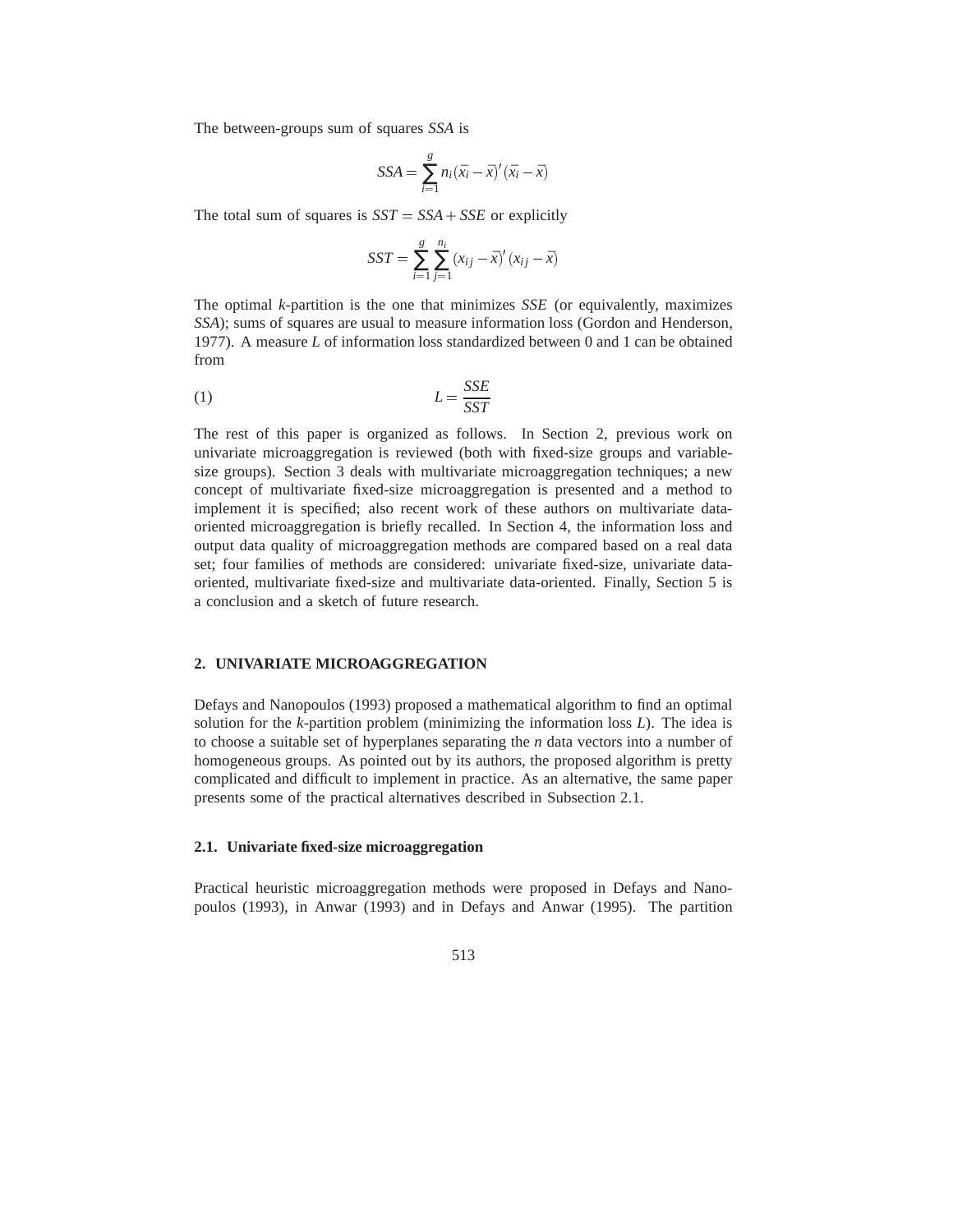mechanism is the same in all such methods: first, data vectors are sorted in ascending or descending order according to some criterion. Then groups of successive *k* vectors are combined. Inside each group, the effect for each variable is to replace the *k* values taken by the variable with their average. If the total number of data vectors *n* is not a multiple of *k*, the last group will contain more than *k* data vectors.

Instead of using a multidimensional distance to sort data vectors, all practical methods quoted above perform straightforward one-dimensional sorting (this fact explains why such methods are called univariate). Two main approaches exist: single-axis sorting and individual sorting.

Single-axis sorting methods are good if all variables are highly correlated. If a particular variable is used for sorting, this variable must reflect somehow the size of the data vector. Vectors are sorted in ascending or descending order by the sorting variable, and then groups of *k* successive vectors are formed. Inside each group and for each variable, values are replaced by the group average. A natural improvement is to sort data vectors by the first principal component of the microdata set rather than by a particular variable. Principal components are transformed variables such that the first principal component is highly correlated with most original variables. An alternative that, like principal components, also takes all variables into account is based on the sum of *z*-scores: all variables are standardized and, for each data vector, the standardized values of all variables are added. Vectors are subsequently sorted by their sum of *z*-scores.

If the individual sorting option is chosen, then each variable is considered independently. Data vectors are sorted by the first variable, then groups of *k* successive values of the first variable are formed and, inside each group, values are replaced by the group average. A similar procedure is repeated for the rest of variables. Individual sorting usually preserves more information than single-axis sorting, but has a higher disclosure risk. Indeed, with individual sorting any intruder knows that the real value of a variable in a data vector in the *i*-th group is between the average of the  $i-1$ -th group and the average of the  $i+1$ -th group; if these two averages are very close to each another, then a very narrow interval for the real value being searched has been determined. Individual sorting also has a conceptual drawback: it does not partition the *n* data vectors in the microdata set on a data vector basis; instead, microaggregation is done for each variable in turn so that a different partition is obtained for each variable in the microdata set.

#### **2.2. Data-oriented univariate microaggregation**

In Domingo and Mateo (1998), microaggregation using variable-sized groups depending on data (data-oriented microaggregation) is introduced in the univariate case.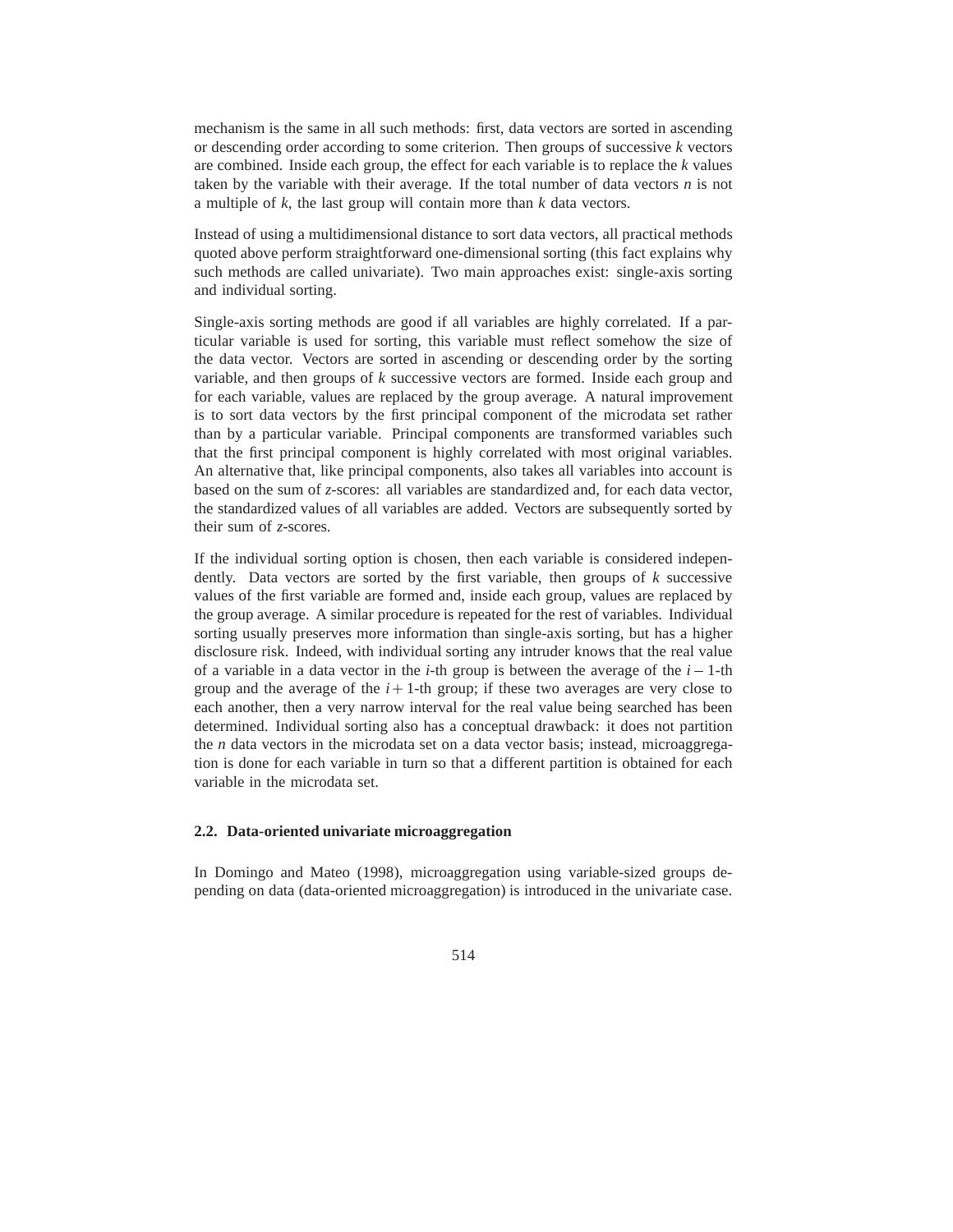

**Figure 1.** Variable-sized groups versus fixed-sized groups.

The idea is that groups need not consist of exactly *k* data vectors, but of *at least k* data vectors. Methods yielding variable-sized groups are a bit more complex than fixed-size microaggregation (Defays and Nanopoulos, 1993) but they may take advantage from the distribution of original data to obtain a smaller information loss in comparison with fixed-size microaggregation. Figure 1 is a simple graphical example that illustrates the advantages of variable-sized groups. The figure shows two variables and nine data. If fixed-size microaggregation with  $k = 3$  is used, we obtain a partition of the data into three groups, which looks rather unnatural for the data distribution given. On the other hand, if variable-sized groups are allowed then the five data on the left can be kept in a single group and the four data on the right in another group; such a variable-size grouping achieves a smaller information loss.

As discussed above, deterministically finding an optimal solution to the *k*-partition problem is very difficult. Heuristic methods are the only practical alternative and they should attempt to minimize the information loss *L* specified by expression (1). Since *SST* is fixed for a given data set, one should attempt to find a grouping that minimizes *SSE*.

In Domingo and Mateo (1998) two alternative heuristic approaches to variable-size univariate microaggregation are presented:

- Microaggregation based on genetic algorithms (GA).
- Modified Ward's Algorithm (*k*-Ward).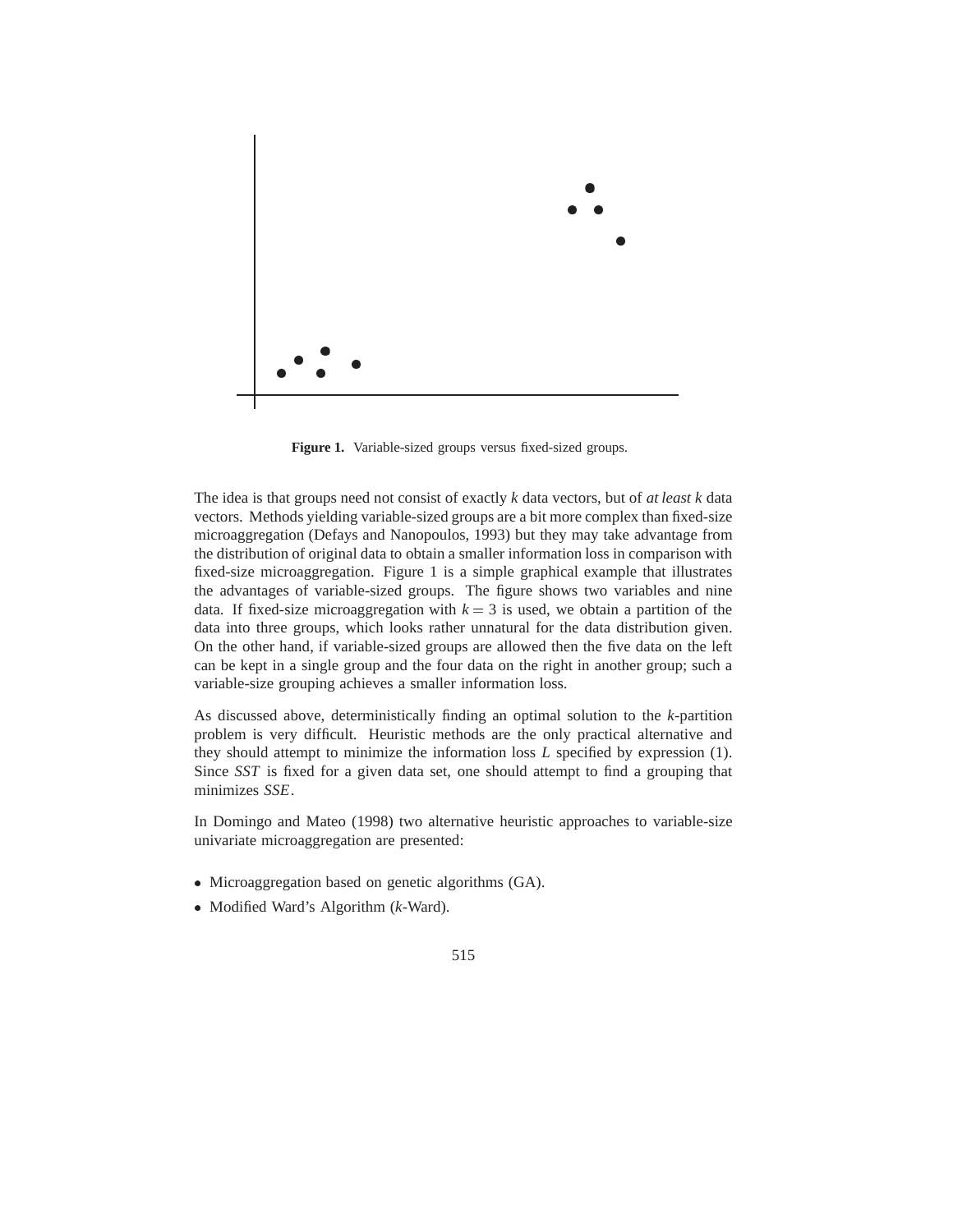Being univariate, both approaches above must be combined with single-axis or individual sorting (described in Section 1) to deal with a multivariate microdata set.

Genetic microaggregation represents *k*-partitions as binary strings (also called chromosomes) and combines directed and random search to locate global optima.

Hierarchical classification methods can also be used as building blocks for heuristic microaggregation methods yielding variable-sized groups. Ward's method (Ward, 1963) is attractive because it is stepwise optimal: the two groups or data elements joined at each step are chosen so that the increase in the within-groups sum of squares *SSE* caused by their union is minimal. However, Ward's method must be adapted to be useful for microaggregation (*k*-Ward algorithm). The standard method just builds up a grouping hierarchy, whereas a *k*-partition of the initial data set is desired. As will be shown in this paper, *k*-Ward can be naturally turned into a truly multivariate microaggregation method.

*k*-Ward is a microaggregation method for quantitative data or for qualitative data where a distance has been defined. In what follows, *k*-Ward will be briefly recalled. The following definitions and results are needed:

*Definition 1. For a given data set, a k-partition P is any partition of the data set such that each group in P consists of at least k elements.*

*Definition 2.* For a given data set, k-partition P is said to be finer than k-partition  $P'$ *if every group in P is contained by a group in P'.* 

It is straightforward to check that «finer than» is a partial order relationship on the set of *k*-partitions of a given data set.

*Definition 3. For a given data set, a k-partition P is said to be minimal with respect to the relationship* «*finer than*» *if there is no k-partition*  $P' \neq P$  *such that*  $P'$  *is finer than P.*

*Proposition 1. For a given data set, k-partition P is minimal with respect to the relationship* «*finer than*» *if and only if it consists of groups with sizes k and* <sup>&</sup>lt; 2*k.*

*Corollary 1. An optimal solution to the k-partition problem of a set of data exists that is minimal with respect to the relationship* «*finer than*»*.*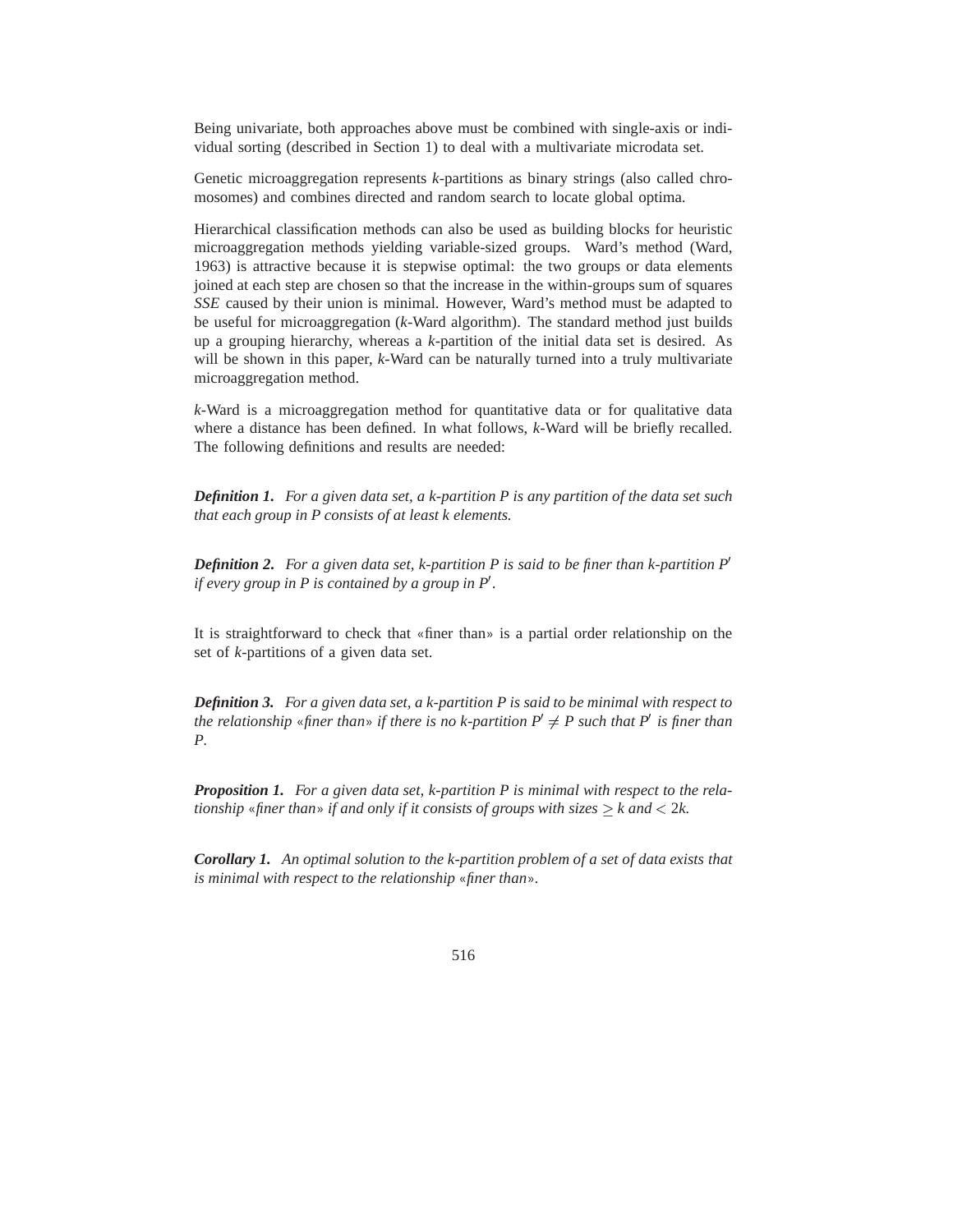The proofs of the above results can be found in Domingo and Mateo (1998). Now, Ward's hierarchical classification method can be modified to provide a solution that belongs to the set of candidate optimal solutions characterized by Proposition 1 and Corollary 1. Modified Ward's algorithm (*k*-Ward) is as follows:

#### **Algorithm 1**  $(k-\text{Ward})$

- *1. Form a group with the first (smallest) k elements of the data set and another group with the last (largest) k elements of the data set.*
- *2. Use Ward's method until all elements in the data set belong to a group containing k or more data elements; in the process of forming groups by Ward's method, never join two groups which have both a size greater than or equal to k.*
- *3. For each group in the final partition that contains* 2*k or more data elements, apply this algorithm recursively (the data set to be considered is now restricted to the particular group containing* 2*k or more elements).*

The following property of the above algorithm is proven in Domingo and Mateo (1998); its proof is recalled here because it helps understanding the design of the algorithm.

*Property 1 (Convergence). Algorithm 1 ends after a finite number of recursion steps.*

*Demostració.* By Step 1 of the above algorithm each new recursion step starts splitting the initial data group into at least two groups; the rule in Step 2 ensures that the group formed by the smallest elements and the group formed by the largest elements are never joined thereafter (because of their sizes). In this way, at the end of a recursion step, the final *k*-partition consists of at least two groups and is therefore finer than the initial *k*-partition (consisting of a single group). If there is a group of size  $> 2k$ , then the algorithm is recursively applied to it and strictly smaller groups will be obtained (according to the previous argument). Thus after a finite number of recursion steps a *k*-partition of the initial data set will be obtained such that the maximal group size is less than 2*k*.

As explained above, Ward's algorithm is stepwise optimal in what regards information loss. Stepwise optimality does no longer hold for *k*-Ward, but a good behaviour is expected given that *k*-Ward is built on top of Ward's method. See Section 4 for computational results.

517

П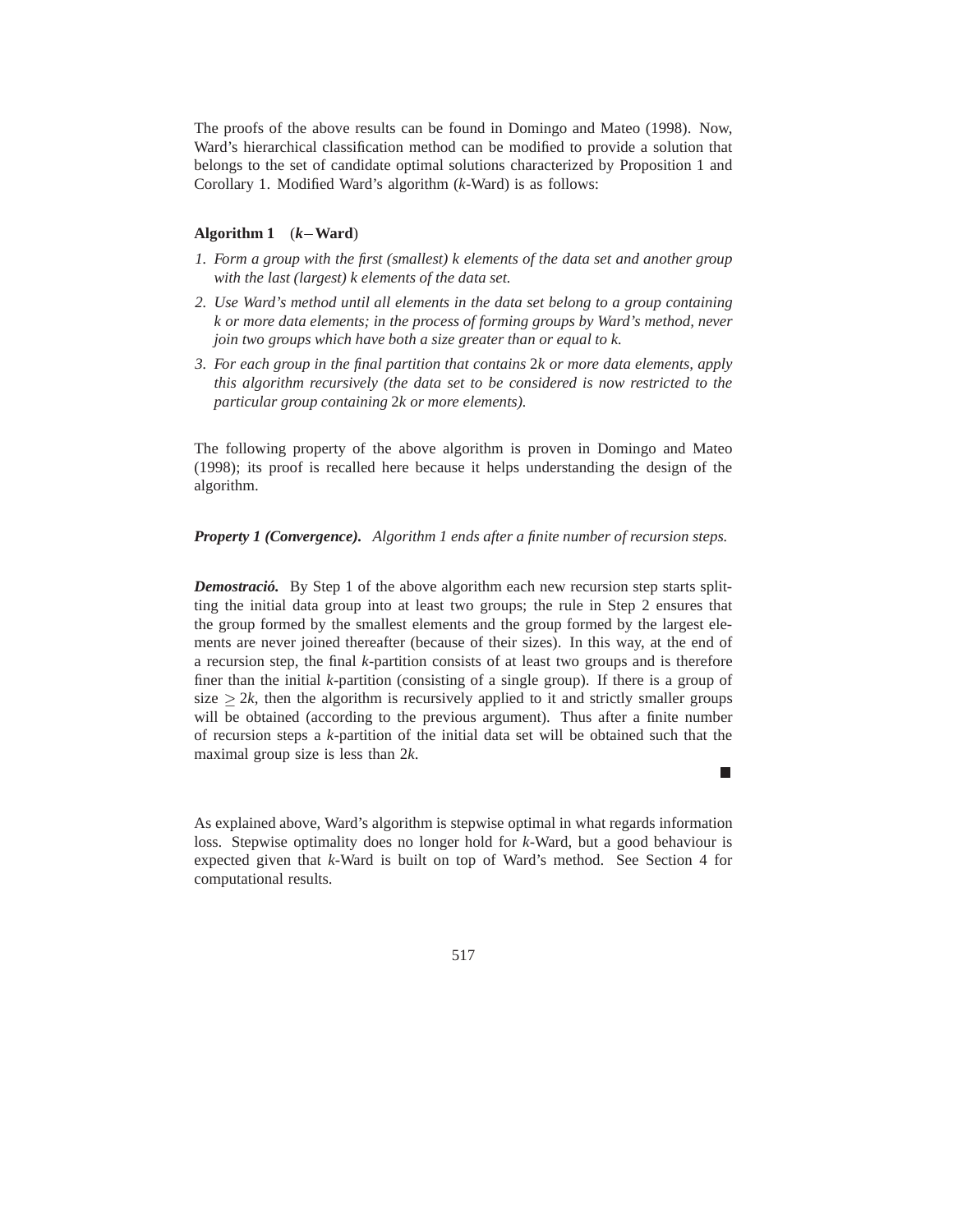#### **3. MULTIVARIATE MICROAGGREGATION**

We present in this section the multivariate counterparts of the methods described above. We define multivariate microaggregation to be microaggregation on multivariate *unprojected* data. Of course, if multivariate data are one-dimensionally projected using single-axis or individual sorting (see Section 1), the resulting projected data can be microaggregated with the univariate methods described in Section 2. However, single-axis sorting is a rather coarse technique and individual sorting has a higher disclosure risk and does not really perform microaggregation on a data vector basis.

Work presented in Subsection 3.1 on multivariate fixed-size microaggregation is new. In Section 3.2, previous work of these authors on data-oriented multivariate microaggregation is recalled (Mateo and Domingo, 1998; Mateo, 1998).

#### **3.1. Multivariate fixed-size microaggregation: a new proposal**

We introduce in this subsection a new family of microaggregation methods. The idea is to form groups of size *k without* projecting multivariate data in one-dimension. Instead, a multivariate distance is used. The basic algorithm can be described as follows:

#### **Algorithm 2** (**Multivariate fixed-size microaggregation**)

- *1. Form one group with the* «*first*» *k data vectors and another group with the* «*last*» *k data vectors.*
- *2. If there are at least* 2*k data vectors which do not belong to the two groups formed in Step 1, go to Step 1 taking as new data set the previous data set minus the groups formed in the previous instance of Step 1.*
- *3. If there are between k and*  $2k 1$  *data vectors which do not belong to the two groups formed in Step 1, form a new group with those elements and exit the Algorithm.*
- *4. If there are less than k data vectors which do not belong to the groups formed in Step 1, add them to the closest group formed in Step 1.*

The problem remains of how to decide which are the «first» and «last» data vectors in Step 1 of the above algorithm. If single-axis sorting is used to make that decision, Algorithm 2 is equivalent to performing univariate fixed-size microaggregation on projected multivariate data. A truly multivariate criterion is as follows. Define as extreme data vectors the two vectors in the data set which are most distant according to the distance matrix; then, for each of the extreme data vectors,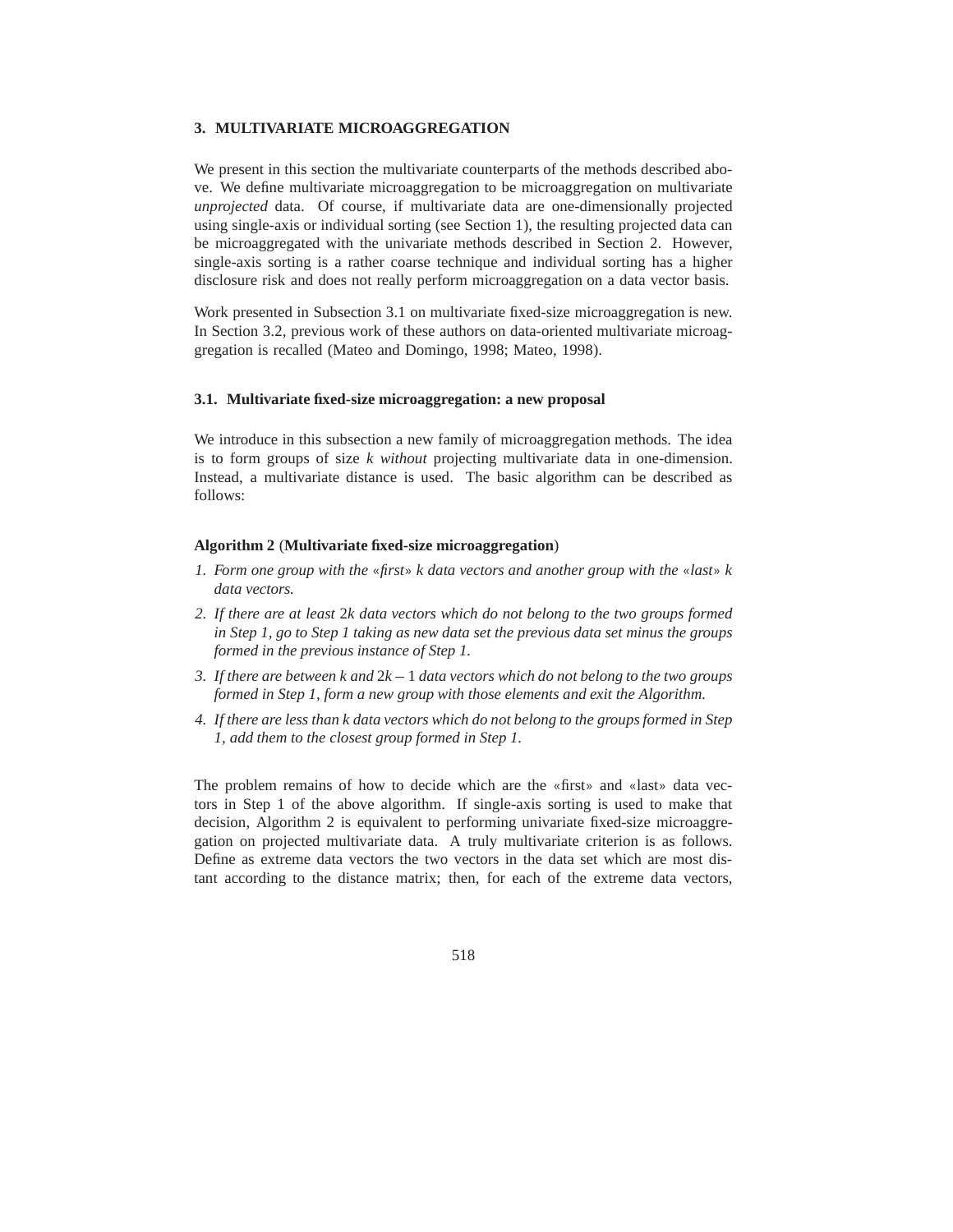

**Figure 2.** Grouping with the maximum-distance criterion.

take the  $k - 1$  data vectors closest to it following the distance matrix; in this way, a group with the «first» *k* data vectors and another group with the «last» data vectors are obtained. This criterion for choosing the «first» and the «last» data vectors will be called maximum-distance (MD) criterion. The grouping resulting from MD may depend on which extreme data vector one starts with, *i. e.* which extreme data vector is taken as the «first» data vector. For example, consider the six two-dimensional data vectors in Figure 2 and take  $k = 3$ . The two most distant vectors are labeled 2 and 5. Starting from vector 2, the closest vector is vector 1; now the vector closest to the group  $(1,2)$  is vector 3. So starting from vector 2, we get the groups  $(1,2,3)$  and (4,5,6). But if we choose to start from the other extreme point (vector 5), the closest vector is vector 4; now the vector closest to the group (4,5) is vector 3. So starting from vector 5, we get the groups (3,4,5) and (1,2,6). Anyway, the differences in the information loss resulting from choosing either extreme vector as «first» or «last» are small (see results in Subsection 4.2). Furthermore, the larger the data set, the less likely is the kind of pathological situation depicted in Figure 2.

#### **3.2. Multivariate data-oriented microaggregation**

A natural way to obtain multivariate data-oriented methods is to generalize some of the univariate data-oriented methods quoted in Subsection 2.2. Genetic microaggregation methods are not so easy to adapt for dealing with unprojected multivariate data: the main problem comes from the fact that a multidimensional space is only partially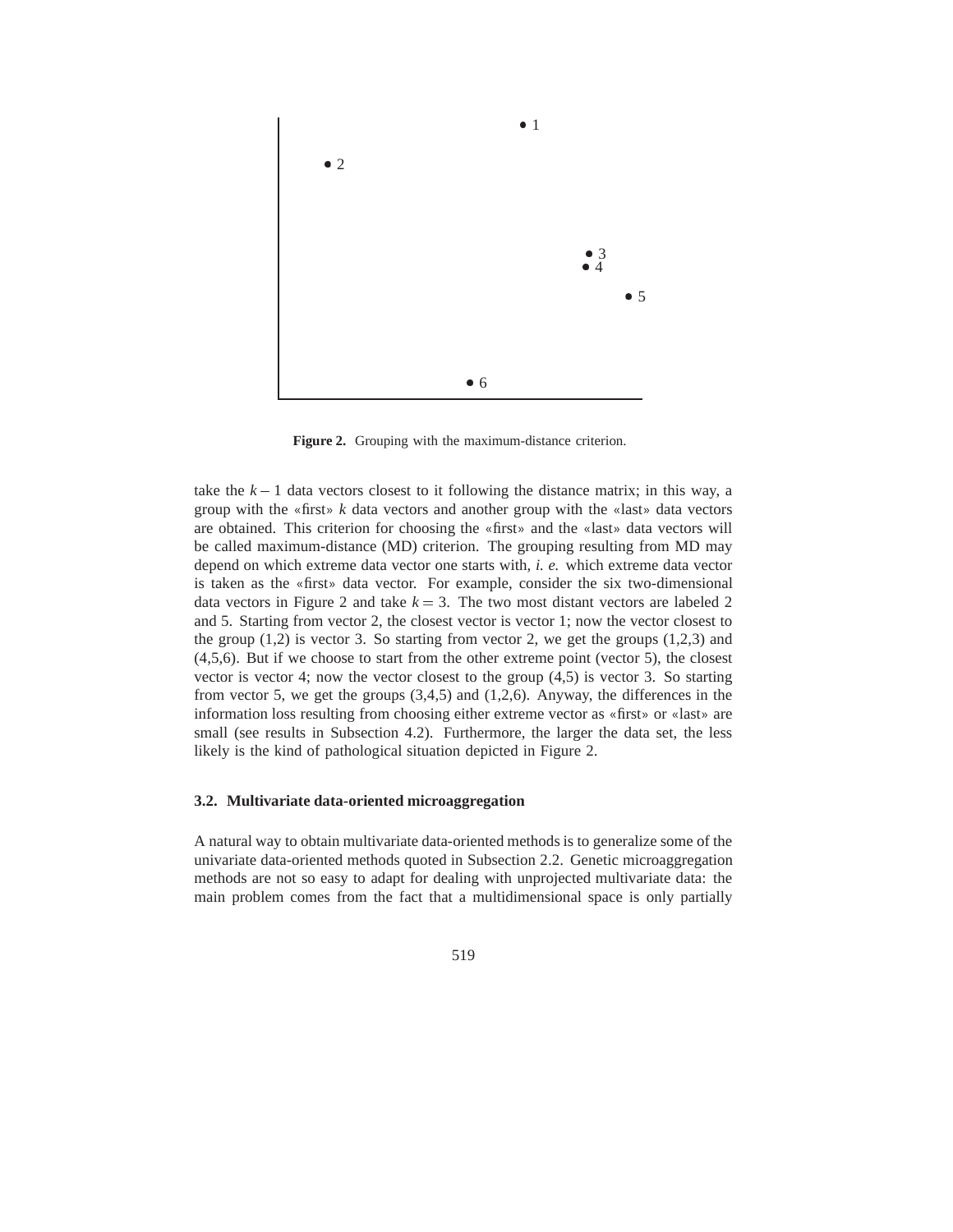ordered, which makes properly representing multivariate *k*-partitions as binary strings far from obvious.

Luckily enough, the strong point of *k*-Ward is that it can be easily adapted into a multivariate *k*-Ward algorithm to directly work with multidimensional (unprojected) data vectors. The reason is that the underlying Ward's method was actually designed as a multivariate clustering algorithm. Thus to obtain a multivariate version of *k*-Ward, only Step 1 of Algorithm 1 needs to be adapted. Basically, what is needed is a multivariate sorting criterion specifying what is meant by the «first» *k* data vectors and the «last» *k* data vectors.

Unlike for multivariate fixed-size microaggregation, it makes sense to use single-axis sorting to determine which are the first and last *k* vectors in Step 1 of Algorithm 1. The resulting algorithm is *not* equivalent to data-oriented univariate microaggregation on projected data. The multivariate data vectors can be ranked according to their first principal component, their sum of *z*-scores or a particular variable. The maximumdistance criterion may also be used as an alternative to avoid one-dimensional projection, and then the grouping depends on which extreme vector is taken as first.

# **4. COMPUTATIONAL RESULTS**

The performance of the multi-dimensional microaggregation methods discussed in this work has been compared using a data set of 834 companies in the Tarragona area for which 13 variables have been collected: fixed assets  $(V1)$ , current assets  $(V2)$ , treasury (V3), uncommitted funds (V4), paid-up capital (V5), short-term debt (V6), sales (V7), labour costs (V8), depreciation (V9), operating profit (V10), financial outcome (V11), gross profit (V12) and net profit (V13). The data set corresponds to year 1995.

The methods considered in the comparison include univariate fixed-size microaggregation (denoted by UFS), univariate data-oriented microaggregation using *k*-Ward (denoted by UDO), multivariate fixed-size microaggregation (MFS), and multivariate data-oriented microaggregation using *k*-Ward (denoted by MDO). For UFS and UDO (step 1 of *k*-Ward) several sorting criteria have been considered: a particular variable (PV), sum of *z*-scores (SZ) and first principal component (FPC). For MFS, only truly multivariate sorting criteria such as maximum-distance (MD) make sense (see Subsection 3.1). For MDO (step 1 of multivariate *k*-Ward), the PV, SZ, FPC and MD criteria have been considered. In the rest of this section, the sorting criterion appears as a subscript of the microaggregation method. When using the PV criterion, a range of results is obtained depending on which particular variable is used; if a single result is reported in what follows, it corresponds to the *best variable*.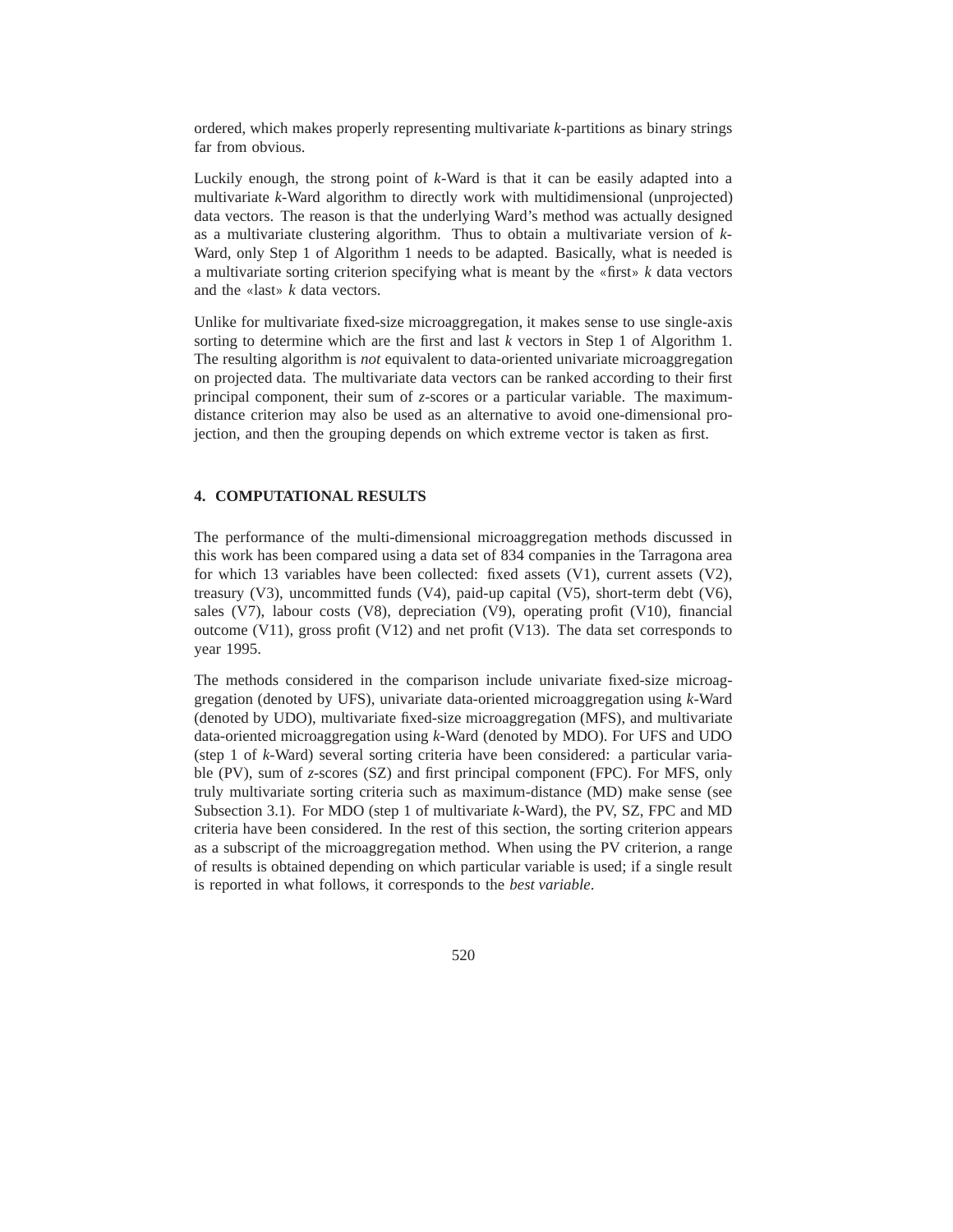#### **4.1. Computing time**

The whole data set of 834 data vectors was microaggregated on a Pentium MMX at 166MHz running under the Linux operating system. The following results for the microaggregation time (excluding sorting time) were obtained:

- With UFS, the computing time is negligible for any  $3 \leq k \leq 5$  regardless of the sorting criterion used.
- With UDO, the computing time is about 25 seconds, regardless of the group size and the sorting criterion used.
- With MFS, the computing times is also about 25 seconds.
- With MDO, the computing time is between 35 and 39 seconds.

The above results exhibit no significant differences. It should be noted here microaggregation is usually performed off-line and even a few hundred seconds of computing time would be acceptable. Thus, it can be concluded that the computing time is not an issue for either method, even if MDO turns out to be somewhat slower than the rest of methods. The really interesting comparison is in terms of information loss and data quality.

#### **4.2. Information loss and data quality**

To compare the information loss caused by multivariate fixed-size microaggregation and *k*-Ward, we have considered the loss *L* (see expression (1)). It must be pointed out here that the value of *L* depends on the units used for the variables in the microdata set. Such an undesirable property can be neutralized if all variables are standardized prior to microaggregation: if variable  $V_i$  takes a value *x*, then *x* is replaced by  $(x - \bar{v}_i)/s_{v_i}$ , where  $\bar{v}_i$  and  $s_{v_i}$  are, respectively, the average and the standard deviation of the values taken by *V<sup>i</sup>* . Results presented throughout this section have been obtained on standardized variables. Table 1 shows the percentage values of *L* obtained for UFS, UDO, MFS and MDO.

For the FPC and SZ sorting criteria, two losses are given (unless both are very similar). The first one is obtained when data are sorted in ascending order following the criterion; the second loss is obtained when data are sorted in descending order.

A range of losses is given for the PV criterion. With this criterion, the information loss depends on the particular variable chosen for sorting. Thus the lower limit of the range corresponds to the best variable (leading to a minimal loss) and the upper limit to the worst variable. It can be seen that the range for MDO is narrower than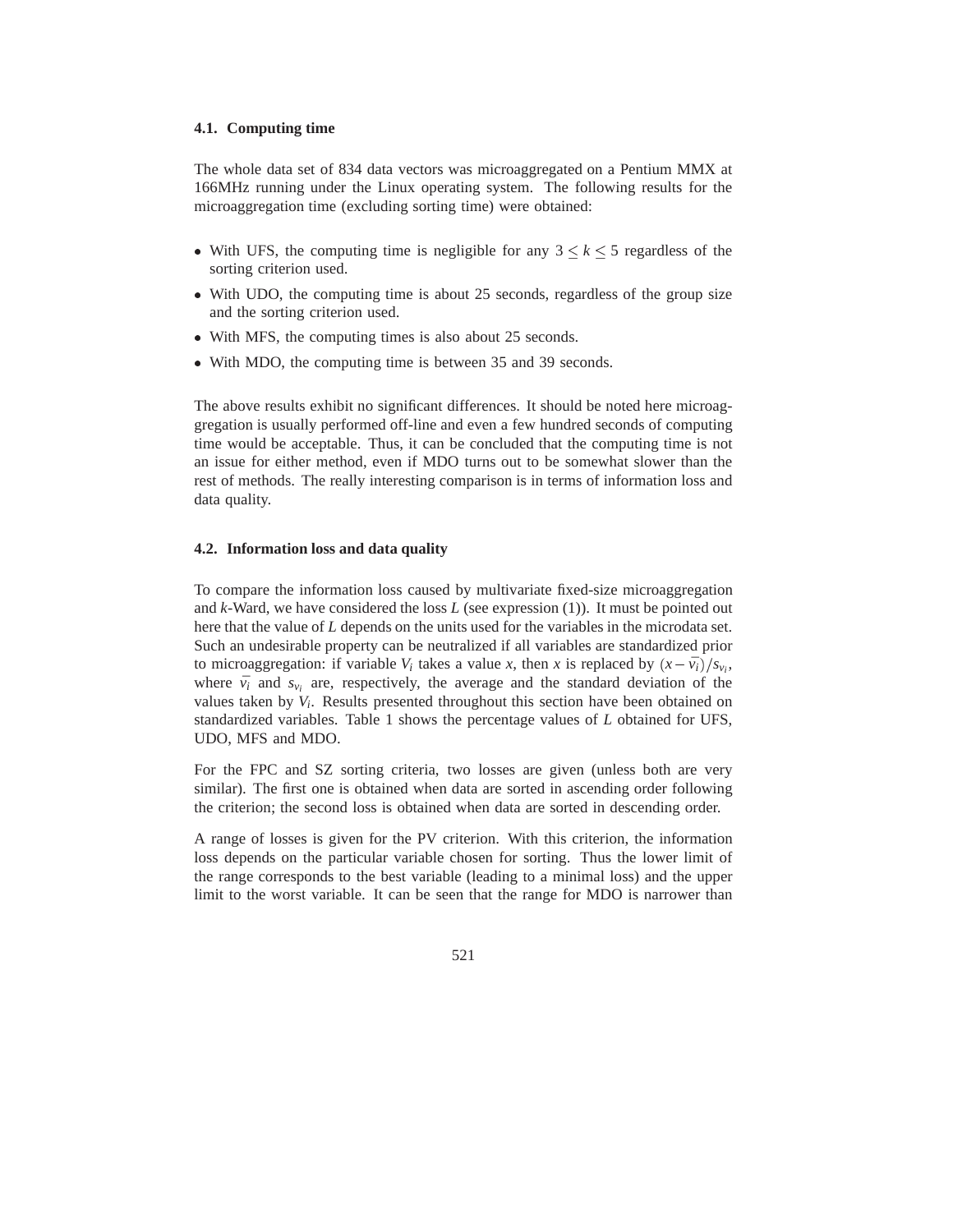for UDO. In this sense, multivariate data-oriented methods are more *robust* than their univariate counterparts.

| <b>Method</b>           | 100L $(k = 3)$  | 100L $(k = 4)$  | $100L (k = 5)$  |
|-------------------------|-----------------|-----------------|-----------------|
| $UFS_{PV}$              | $30.11 - 48.48$ | $34.14 - 57.0$  | $37.59 - 60.83$ |
| $UFS_{SZ}$              | 28.92           | 32.15 or 32.08  | 35.20 or 32.56  |
| $UFS_{FPC}$             | 23.87 or 23.89  | 30.62 or 25.99  | 33.29 or 30.74  |
| $\text{UDO}_{PV}$       | $31.17 - 53.93$ | $35.28 - 58.23$ | $39.06 - 61.18$ |
| UDO <sub>SZ</sub>       | 30.13           | 32.56           | 34.65           |
| $\text{UDO}$ <i>FPC</i> | 25.35           | 31.71           | 32.08           |
| MFS <sub>MD</sub>       | 15.60           | 19.27           | 22.67           |
| $MDO_{PV}$              | $16.23 - 21.61$ | $20.46 - 29.45$ | $22.38 - 31.77$ |
| MDO <sub>SZ</sub>       | 19.16           | 24.31           | 27.6            |
| $MDO_{FPC}$             | 15.87           | 21.58           | 23.69           |
| MDO <sub>MD</sub>       | $16.01 - 16.75$ | $21.13 - 21.24$ | $21.83 - 22.77$ |

**Table 1.** *Comparison of percentage information loss*

For the MDO method with MD criterion, a range is also given. The reason is that each time Step 1 of the multivariate *k*-Ward method is run, one must decide which of two extreme data vectors is the «first» one and which is the «last» one. Thus, if Step 1 is run  $m$  times, one could in principle obtain as many as  $2^m$  different losses. However, it can be seen that the MD criterion is pretty robust in that the difference between the worst and best losses is very small.

Table 2 compares average standard deviations of all variables under each method and for three group sizes. Original data have been standardized, so they have standard deviation 1; microaggregated data cannot contain more information, *i. e.* more variability, so standard deviations for variables are less than or equal to 1. The closer the average standard deviation to 1, the better is a method. It can be seen that multivariate methods perform better than univariate methods; a closer look reveals that MFS is slightly better than MDO.

For each method and for each group size *k*, Table 3 reflects the impact of the various microaggregation methods on the first principal component. The table gives:

∆*R*: Percentage change in the average correlation of variables with the first principal component. Using the original data set, the percentage change is 0; therefore, the smaller this figure, the better is a method.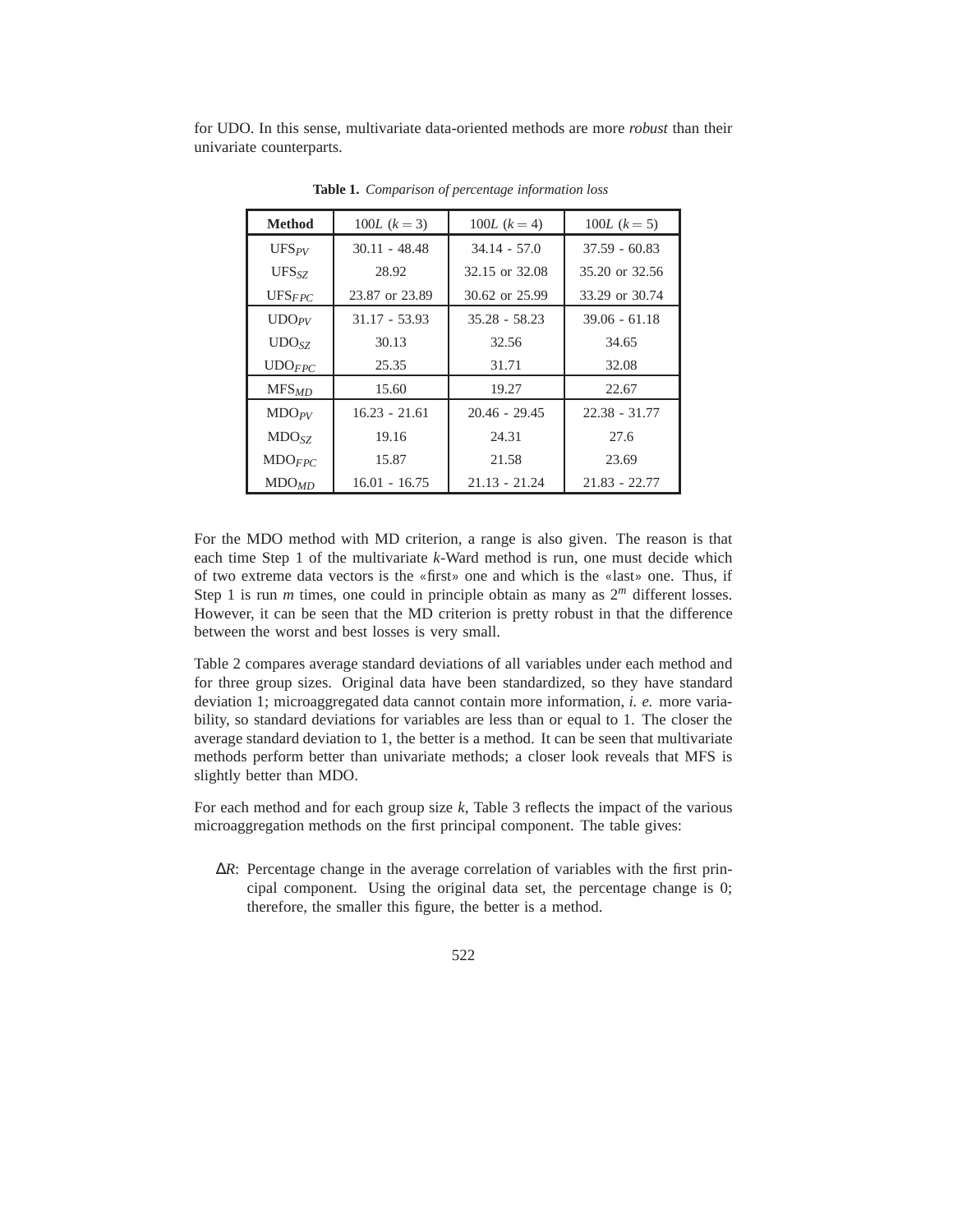- ∆*W*: Percentage change in the average weight of variables on the first principal component. The smaller this figure, the better is a method.
- %FPC: Percentage proportion of variability of the whole microaggregated data set explained by the first principal component. In the original data set, the first component explains 63:4% of the total variability. The more similar the percentage explained to 63:4, the better is a method.

| <b>Method</b>      | $k=3$ | $k=4$ | $k=5$ |
|--------------------|-------|-------|-------|
| $UFS_{PV}$         | .83   | .80   | .78   |
| $UFS_{SZ}$         | .84   | .82   | .81   |
| $UFS_{FPC}$        | .87   | .86   | .83   |
| $\text{UDO}_{PV}$  | .83   | .80   | .77   |
| UDO <sub>SZ</sub>  | .83   | .81   | .80   |
| $\text{UDO}_{FPC}$ | .86   | .82   | .82   |
| MFS <sub>MD</sub>  | .92   | .90   | .88   |
| MDO <sub>PV</sub>  | .91   | .89   | .88   |
| MDO <sub>SZ</sub>  | .90   | .87   | .85   |
| $MDO_{FPC}$        | .92   | .88   | .87   |
| MDO <sub>MD</sub>  | .92   | .89   | .88   |

**Table 2.** *Comparison of average standard deviations*

**Table 3.** *Impact of microaggregation on the FPC*

| <b>Method</b>      | $k=3$      |            |         | $k=4$      |            | $k=5$   |            |            |         |
|--------------------|------------|------------|---------|------------|------------|---------|------------|------------|---------|
|                    | $\Delta R$ | $\Delta W$ | $%$ FPC | $\Delta R$ | $\Delta W$ | $%$ FPC | $\Delta R$ | $\Delta W$ | $%$ FPC |
| $UFS_{PV}$         | 15.8       | 11.7       | 81.4    | 20.2       | 15.7       | 85.8    | 22.0       | 17.0       | 87.8    |
| $UFS_{SZ}$         | 18.8       | 14.5       | 84.3    | 21.3       | 15.0       | 88.0    | 22.6       | 16.3       | 89.4    |
| $UFS_{FPC}$        | 16.3       | 13.1       | 81.3    | 17.1       | 13.4       | 82.9    | 21.7       | 16.1       | 88.3    |
| $\text{UDO}_{PV}$  | 16.6       | 12.3       | 82.4    | 21.3       | 16.6       | 86.9    | 23.7       | 18.4       | 89.8    |
| UDO <sub>SZ</sub>  | 19.8       | 14.1       | 86.0    | 22.1       | 15.3       | 88.9    | 24.4       | 17.5       | 91.3    |
| $\text{UDO}_{FPC}$ | 17.7       | 14.1       | 83.0    | 23.2       | 16.6       | 90.0    | 23.6       | 17.1       | 90.4    |
| $MFS_{MD}$         | 7.7        | 7.1        | 71.9    | 9.1        | 8.1        | 73.7    | 9.6        | 8.0        | 74.3    |
| $MDO_{PV}$         | 8.2        | 8.0        | 72.6    | 10.4       | 9.5        | 75.1    | 10.6       | 9.0        | 75.5    |
| MDO <sub>SZ</sub>  | 10.1       | 9.1        | 74.7    | 13.7       | 10.6       | 79.2    | 14.7       | 11.5       | 80.1    |
| MDO <sub>FPC</sub> | 8.2        | 8.0        | 72.6    | 11.4       | 9.9        | 76.7    | 13.2       | 10.9       | 78.6    |
| MDO <sub>MD</sub>  | 7.8        | 7.9        | 72.1    | 10.7       | 9.5        | 75.8    | 10.5       | 9.0        | 75.3    |

523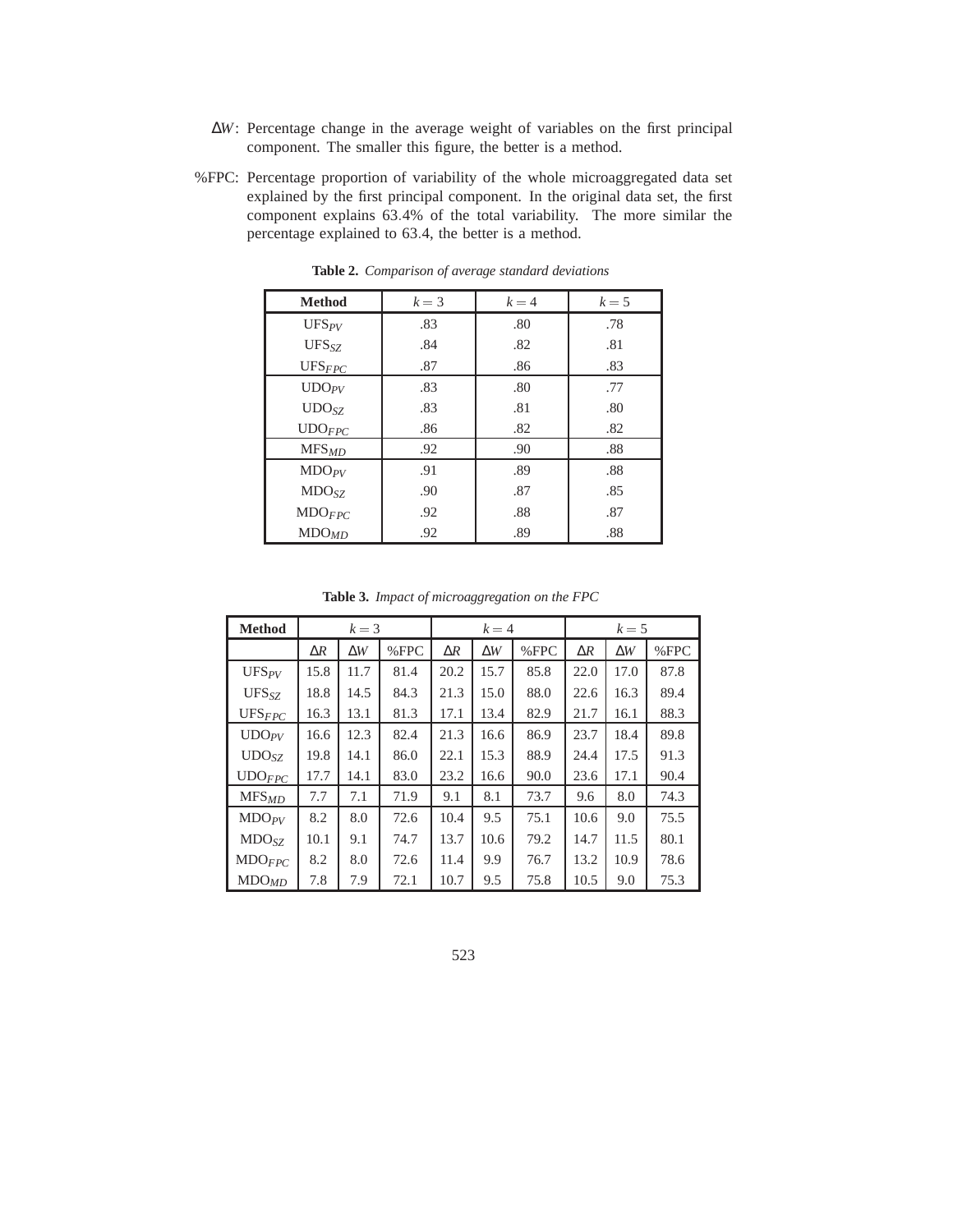| <b>Method</b>      | $k=3$                 |                 | $k=4$                 |                 | $k=5$                 |                |
|--------------------|-----------------------|-----------------|-----------------------|-----------------|-----------------------|----------------|
|                    | $\overline{\Delta r}$ | $S_{\Lambda r}$ | $\overline{\Delta r}$ | $S_{\Lambda r}$ | $\overline{\Delta r}$ | $S_{\Delta r}$ |
| $UFS_{PV}$         | .20                   | .08             | .26                   | .12             | .28                   | .13            |
| $UFS_{SZ}$         | .24                   | .10             | .28                   | .11             | .29                   | .12            |
| $UFS_{FPC}$        | .20                   | .09             | .22                   | .10             | .28                   | .11            |
| UDO <sub>PV</sub>  | .21                   | .09             | .27                   | .13             | .30                   | .15            |
| UDO <sub>SZ</sub>  | .26                   | .10             | .19                   | .12             | .32                   | .13            |
| $\text{UDO}_{FPC}$ | .22                   | .10             | .30                   | .12             | .31                   | .13            |
| MFS <sub>MD</sub>  | .10                   | .05             | .12                   | .06             | .12                   | .06            |
| MDO <sub>PV</sub>  | .10                   | .06             | .13                   | .07             | .14                   | .07            |
| MDO <sub>SZ</sub>  | .13                   | .06             | .18                   | .07             | .19                   | .08            |
| MDO <sub>FPC</sub> | .10                   | .06             | .15                   | .07             | .17                   | .07            |
| MDO <sub>MD</sub>  | .10                   | .05             | .14                   | .06             | .13                   | .06            |

**Table 4.** *Impact of microaggregation methods on correlations*

Table 4 summarizes the impact of the various microaggregation methods on the correlations between variables. With 13 variables, the number of unordered variable pairs is  $13!/(11!2!) = 78$ . Let  $r_{ij}$  be the linear correlation coefficient between variables *i* and *j* for original data; let  $r_{ij}^m$  be the correlation coefficient between the same variables once data have been microaggregated using method *m*. For each method *m*, Table 4 gives the average  $\overline{\Delta r}$  and the standard deviation *s*<sub>∆</sub>*r* of the 78 discrepancies  $|r_{ij}^m - r_{ij}|$ . The smaller the average discrepancy and the smaller the discrepancy variability, the better is a method.

#### **5. CONCLUSION AND FUTURE RESEARCH**

The results shown in Tables 1 through 4 for the microdata set tested can be summarized as follows:

- Multivariate methods behave significantly better than univariate methods. The reason is that in univariate microaggregation there are two sources of information loss: one-dimensional data projection and microaggregation. In multivariate microaggregation, the only source of information loss is microaggregation itself.
- Among univariate methods, UFS*FPC* is slightly better than the rest for this data set.
- Among multivariate methods, the new method MFS*MD* is better than the rest for this data set.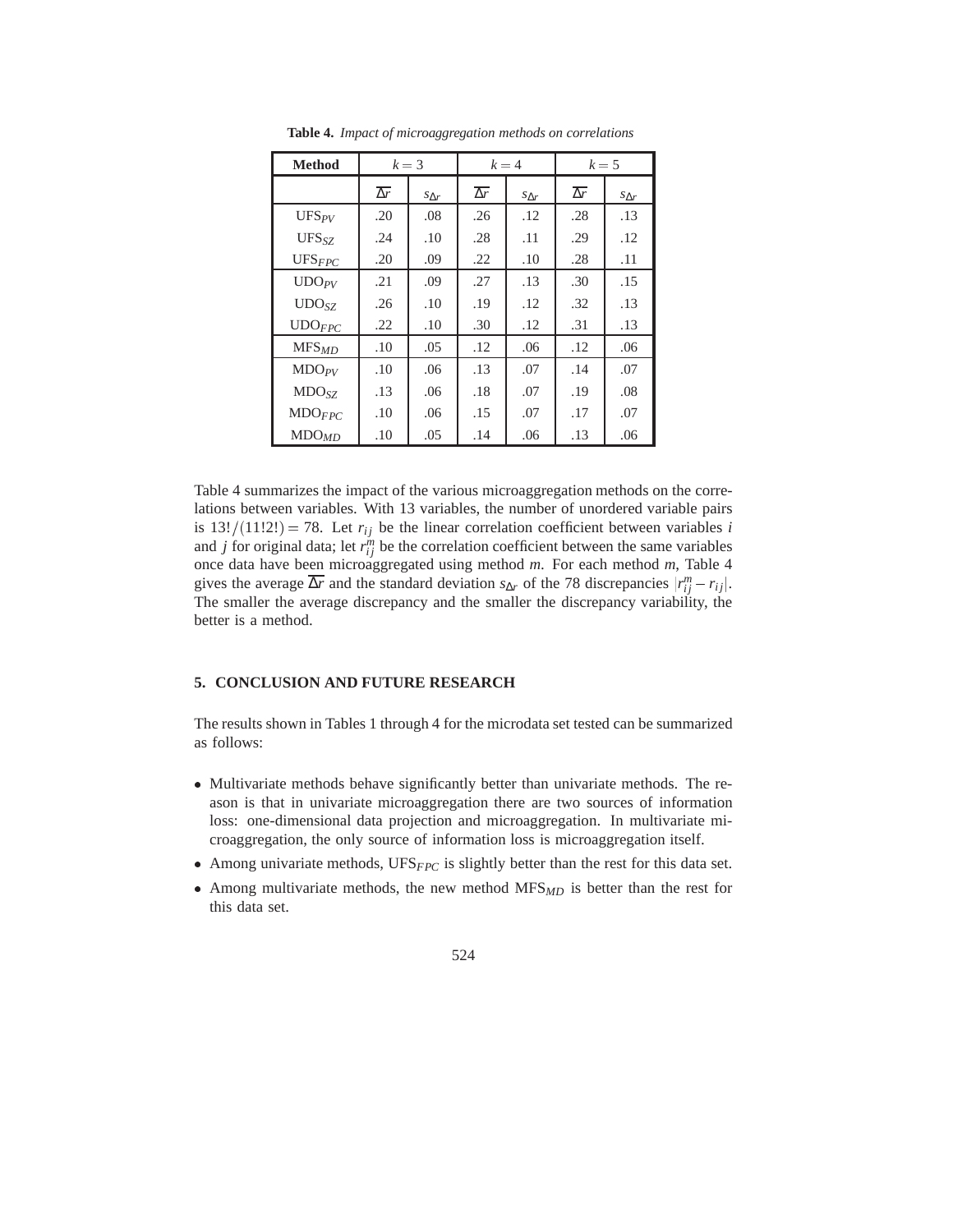• The MD sorting criterion seems to be the best one for multivariate microaggregation. It is very robust, gives best results and requires little computation.

An interesting line of future research would be to repeat the comparative study performed in this paper for a very large data set. Some changes in the implementation of MFS and MDO may be necessary to deal with very large multivariate data sets: the distance matrix between data vectors cannot be prestored and thus distances between data vectors must be computed when they are needed. This introduces a considerable overhead and may be a computing time penalty for MFS. The reason is that MFS normally tends to create more groups than MDO, and thus requires more distance computations to complete the microaggregation process.

Other research topics include the development of alternative heuristics for multivariate microaggregation. For example, one could think of adapting genetic algorithms to deal with unprojected multivariate data.

# **ACKNOWLEDGMENTS**

We thank the Registre Mercantil de Tarragona for providing the data set used to carry out the tests described in Section 4.

#### **REFERENCES**

- [1] **Anwar, N.** (1993). *Micro-Aggregation The Small Aggregates Method,* internal report, Luxembourg: Eurostat.
- [2] **Defays, D.** and **Nanopoulos, P.** (1993). «Panels of enterprises and confidentiality: the small aggregates method», in *Proceedings of the 1992 Symposium on Design and Analysis of Longitudinal Surveys,* Ottawa: Statistics Canada, 195-204.
- [3] **Defays, D.** and **Anwar, N.** (1995). «Micro-aggregation: a generic method», in *Proceedings of the 2nd International Symposium on Statistical Confidentiality,* Luxembourg: Eurostat, 69-78.
- [4] **Domingo-Ferrer, J.** and **Mateo-Sanz, J.M.** (1998). *Practical Data-Oriented Microaggregation for Statistical Disclosure Control,* Research Report DEI-RR-98- 005, Department of Computer Science, Tarragona: Universitat Rovira i Virgili.
- [5] **Gordon, A.D.** and **Henderson, J. T.** (1977). «An algorithm for Euclidean sum of squares classification», *Biometrics,* **33**, 355-362.
- [6] **Hartigan, J.A.** (1975). *Clustering Algorithms,* New York: Wiley.